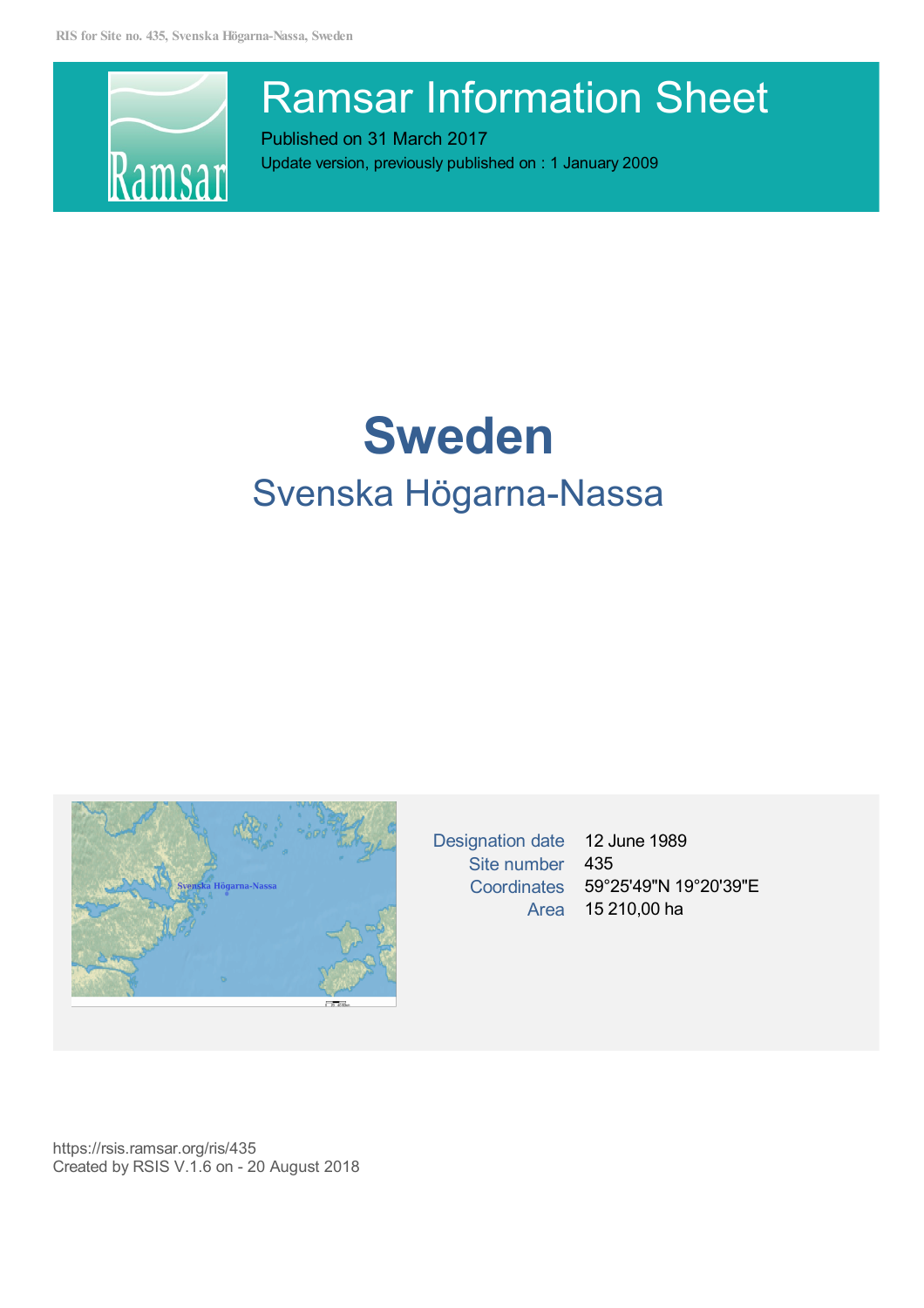## Color codes

Fields back-shaded in light blue relate to data and information required only for RIS updates.

Note that some fields concerning aspects of Part 3, the Ecological Character Description of the RIS (tinted in purple), are not expected to be completed as part of a standard RIS, but are included for completeness so as to provide the requested consistency between the RIS and the format of a 'full' Ecological Character Description, as adopted in Resolution X.15 (2008). If a Contracting Party does have information available that is relevant to these fields (for example from a national format Ecological Character Description) it may, if it wishes to, include information in these additional fields.

## 1 - Summary

## **Summary**

The site was originally designated under the name "Stockholm, outer archipelago" of which it forms part and includes four groups of islands: Stora Nassa archipelago consists of 400 closely spaced, sparsely vegetated rocky islands and islets, separated by narrow channels. Lilla Nassa archipelago includes islands which are small, often devoid of vegetation, and more dispersed. Gillöga archipelago is composed of low, flat islands separated by shallow water. Svenska Högarna archipelago consists of low, flat islands covered with moor vegetation. Bare bedrock is dominating and the environment is very barren with few trees and bushes. Very small meadows are found close to the sea in many places. The archipelago is rich in reefs and there are also numerous small, nearly isolated bays. The avian fauna is rich, with more than 50 breeding species, and the site is very important to some migrating and breeding waterbirds and auks. Water vegetation consists mostly of Bladderwrack in shallow parts (0-6 m) and deeper down red algae dominates. Studies have shown that there´s been both fresh and salt water species of fish in the area. In the outer parts of the East Coast archipelagos, however, populations of predatory fish such as pike and perch almost disappeared. The reason is probably large-scale changes such as eutrophication, overfishing and a disordered hypertrophy levels in the ecosystem. For the marine fauna should also be mentioned grey seal. The seal is highly attracted to the sites many low and flat islands.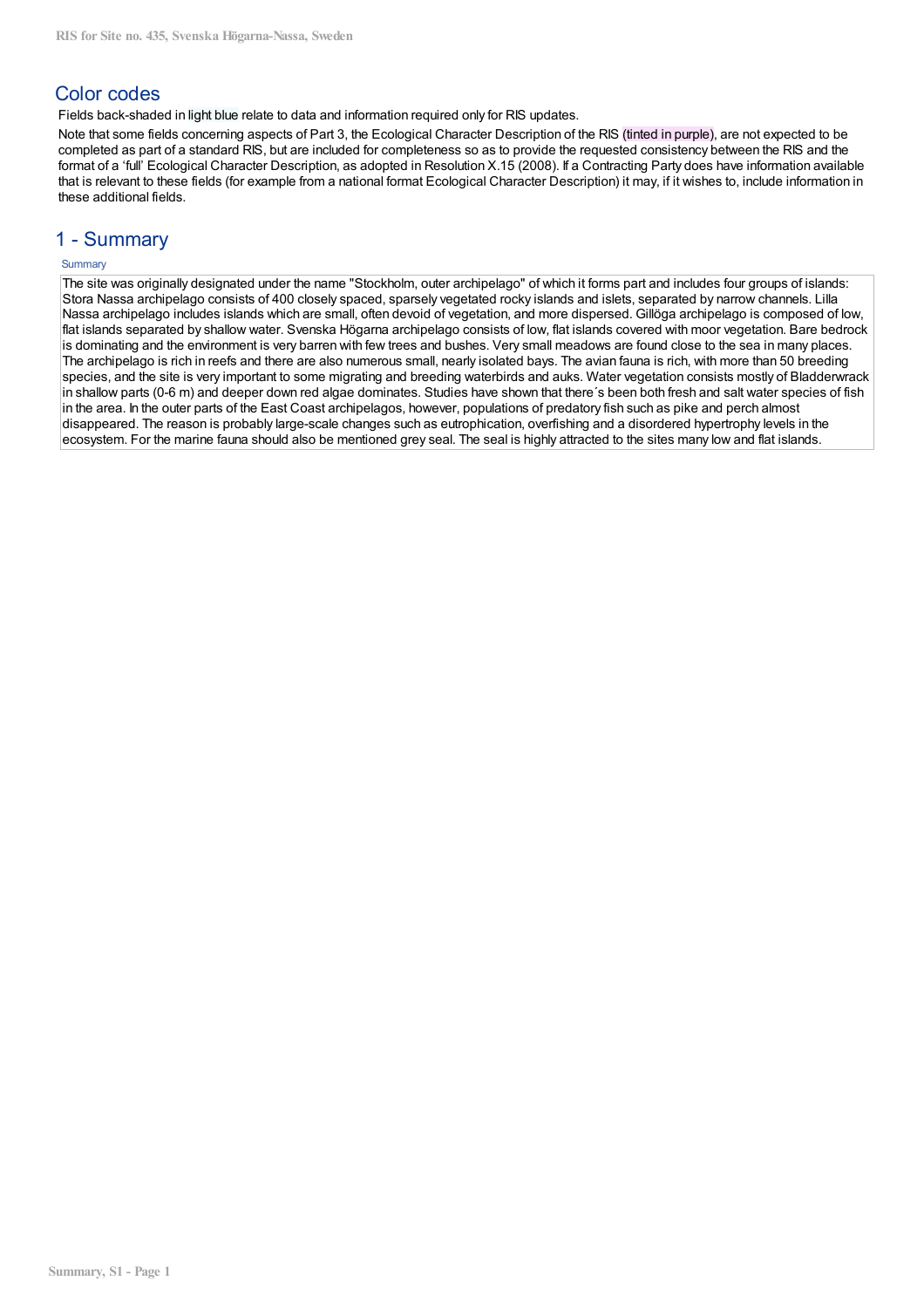## 2 - Data & location

## 2.1 - Formal data

## 2.1.1 - Name and address of the compiler of this RIS

## Compiler 1

| Name   | Urban Pettersson                                       |
|--------|--------------------------------------------------------|
|        | Institution/agency   Länsstyrelsen i Stockholms län    |
|        | Box 22067<br>Postal address 104 22 Stockholm<br>Sweden |
| E-mail | stockholm@lansstyrelsen.se                             |
| Phone  | +46 10 223 15 15                                       |
|        |                                                        |

## Compiler 2

|                | Name   Jenny Lonnstad                               |
|----------------|-----------------------------------------------------|
|                | Institution/agency   Naturvårdsverket (Swedish EPA) |
| Postal address | Naturvårdsverket, SE-10648 Stockholm, Sweden        |
|                | E-mail   jenny.lonnstad@naturvardsverket.se         |
|                | Phone $ +46$ 10 698 15 92                           |
| Fax            | +46 10 698 16 00                                    |

## 2.1.2 - Period of collection of data and information used to compile the RIS

| From year $ 2009$ |  |
|-------------------|--|
| To year $ 2015$   |  |

## 2.1.3 - Name of the Ramsar Site

| alıst | -Nassa<br>$\sim$<br>ົ້<br>. |
|-------|-----------------------------|
|       |                             |

Unofficial name (optional) originally designated as 'Stockholm, outer archipelago'

### 2.1.4 - Changes to the boundaries and area of the Site since its designation or earlier update

| (Update) A Changes to Site boundary Yes $\circledcirc$ No $\circlearrowright$                                                                  |  |
|------------------------------------------------------------------------------------------------------------------------------------------------|--|
| (Update) The boundary has been delineated more accurately                                                                                      |  |
| (Update) The boundary has been extended $\square$                                                                                              |  |
| (Update) The boundary has been restricted $\square$                                                                                            |  |
| (Update) B. Changes to Site area the area has decreased                                                                                        |  |
| (Update) The Site area has been calculated more accurately $\boxtimes$                                                                         |  |
| $\Box$ <sup>(Update)</sup> The Site has been delineated more accurately $\Box$                                                                 |  |
| (Update) The Site area has increased because of a boundary extension $\square$                                                                 |  |
| (Update) The Site area has decreased because of a boundary restriction $\square$                                                               |  |
| 2.1.5 - Changes to the ecological character of the Site                                                                                        |  |
| (Update) 6b i. Has the ecological character of the Ramsar Site (including Yes (likely)<br>applicable Criteria) changed since the previous RIS? |  |
| (Update) Are the changes Positive $O$ Negative $\odot$ Positive & Negative $O$                                                                 |  |
| $(U$ <sub>No</sub> information available                                                                                                       |  |
| (Update) Changes resulting from causes operating within the existing $\Box$<br>boundaries?                                                     |  |
| (Update) Changes resulting from causes operating beyond the site's<br>boundaries?                                                              |  |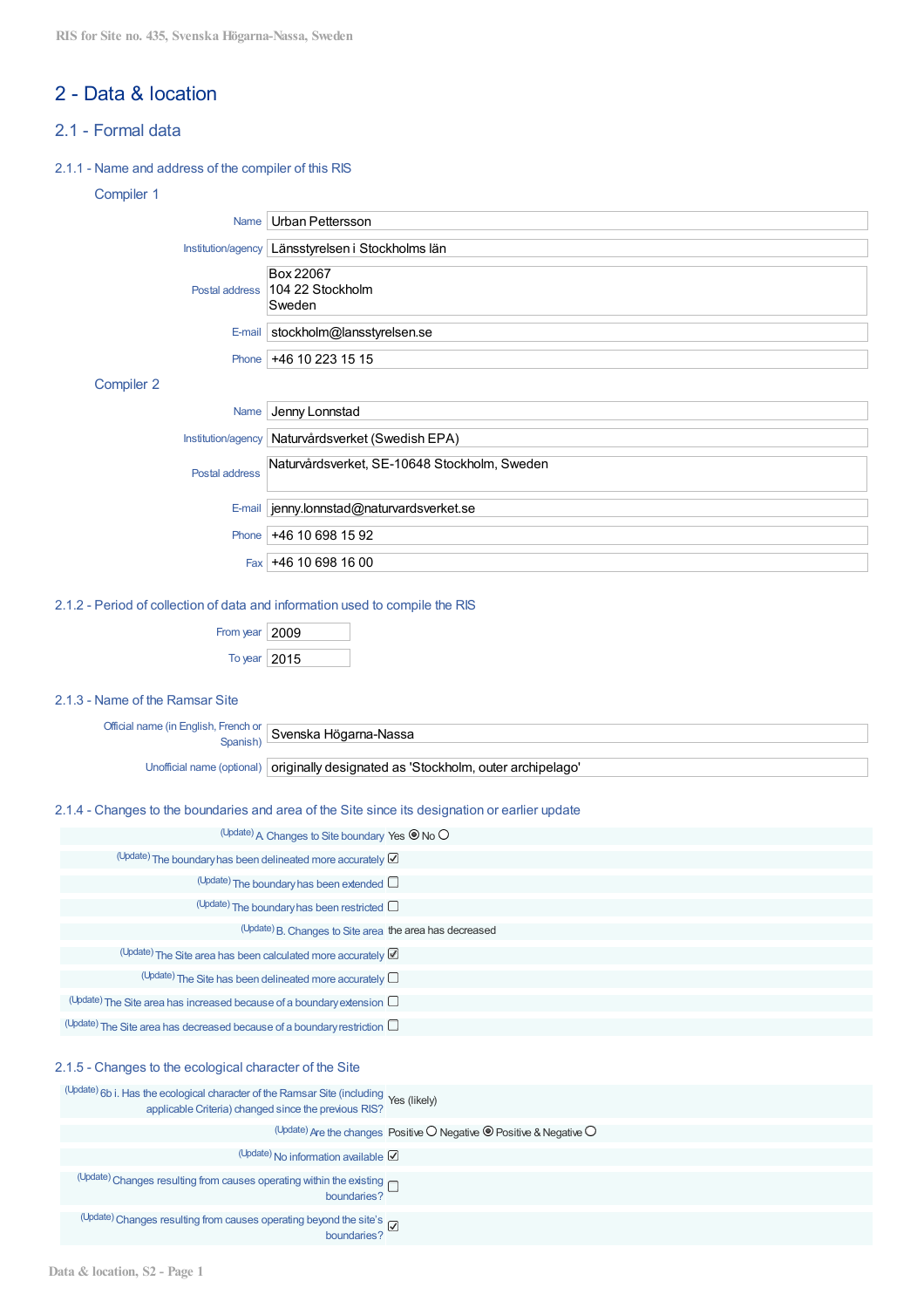| RIS for Site no. 435, Svenska Hogarna-Nassa, Sweden                                                                                                                  |                                                                                                                                                                                                                                                     |
|----------------------------------------------------------------------------------------------------------------------------------------------------------------------|-----------------------------------------------------------------------------------------------------------------------------------------------------------------------------------------------------------------------------------------------------|
| (Update) Changes consequent upon site boundary reduction alone (e.g., no<br>the exclusion of some wetland types formerly included within the site)?                  |                                                                                                                                                                                                                                                     |
| (Update) Changes consequent upon site boundary increase alone (e.g., no                                                                                              | the inclusion of different wetland types in the site)?                                                                                                                                                                                              |
|                                                                                                                                                                      | (Update) Please describe any changes to the ecological character of the Ramsar Site, including in the application of the Criteria, since the previous RIS for the site.                                                                             |
|                                                                                                                                                                      | Strong negative trends in the whole Stockholm outer archipelago for Common Eiders. The species formerly were the outstanding most common<br>water-bird of the Stockholm archipelago. Predatory fish such as pike and perch have almost disappeared. |
| (Update) Is the change in ecological character negative, human-induced $Y_{\text{es}}$ $\bigcirc$<br>AND a significant change (above the limit of acceptable change) |                                                                                                                                                                                                                                                     |
| 2.2 - Site location                                                                                                                                                  |                                                                                                                                                                                                                                                     |
| 2.2.1 - Defining the Site boundaries                                                                                                                                 |                                                                                                                                                                                                                                                     |
| b) Digital map/image<br><1 file(s) uploaded>                                                                                                                         |                                                                                                                                                                                                                                                     |
| Former maps   0                                                                                                                                                      |                                                                                                                                                                                                                                                     |
| Boundaries description                                                                                                                                               |                                                                                                                                                                                                                                                     |
| 2.2.2 - General location                                                                                                                                             | The boundary is drawn in the water area to separate four neighbouring archipelagos from the surrounding islands and skerries. The boundary<br>does not coincide with any administrative borders or any borders of protected areas.                  |
| a) In which large administrative region does                                                                                                                         | Stockholm                                                                                                                                                                                                                                           |
| the site lie?                                                                                                                                                        |                                                                                                                                                                                                                                                     |
| b) What is the nearest town or population<br>centre?                                                                                                                 | Värmdö, Norrtälje                                                                                                                                                                                                                                   |
| 2.2.3 - For wetlands on national boundaries only                                                                                                                     |                                                                                                                                                                                                                                                     |
|                                                                                                                                                                      | a) Does the wetland extend onto the territory of one or more other Yes $O$ No $\circledcirc$<br>countries?                                                                                                                                          |
|                                                                                                                                                                      | b) Is the site adjacent to another designated Ramsar Site on the Yes $O$ No $\circledcirc$<br>territory of another Contracting Party?                                                                                                               |
| 2.2.4 - Area of the Site                                                                                                                                             |                                                                                                                                                                                                                                                     |
| Official area, in hectares (ha):                                                                                                                                     | 15210                                                                                                                                                                                                                                               |
| Area, in hectares (ha) as calculated from<br>O(0.6)                                                                                                                  | 15199.65                                                                                                                                                                                                                                            |

## 2.2.5 - Biogeography

**GIS** boundaries

| Biogeographic regions                    |                              |
|------------------------------------------|------------------------------|
| <b>Regionalisation scheme(s)</b>         | <b>Biogeographic region</b>  |
| Marine Ecoregions of the<br>World (MEOW) | 24. Baltic Seas              |
| <b>WWF Terrestrial</b><br>Ecoregions     | Sarmatic mixed forest PA0436 |
| Other scheme (provide<br>name below)     | Sarmatic mixed forest        |
| Udvardy's Biogeographical<br>Provinces   | 10 Borenemoral               |
| Bailey's Ecoregions                      | 240 Marine division          |
| EU biogeographic<br>regionalization      | Boreal                       |
| Other scheme (provide<br>name below)     | Boreo-nemoral zon            |

#### Other biogeographic regionalisation scheme

TEOW – Terrestrial Ecoregions of the World and DMEER 2002 (EEA) Digital Map of European Ecological Regions): Sarmatic mixed forest

Nordiska ministerrådet, 1977. Naturgeografisk regionindelning av Norden. NU B 1977:34: Boreo-nemoral zone.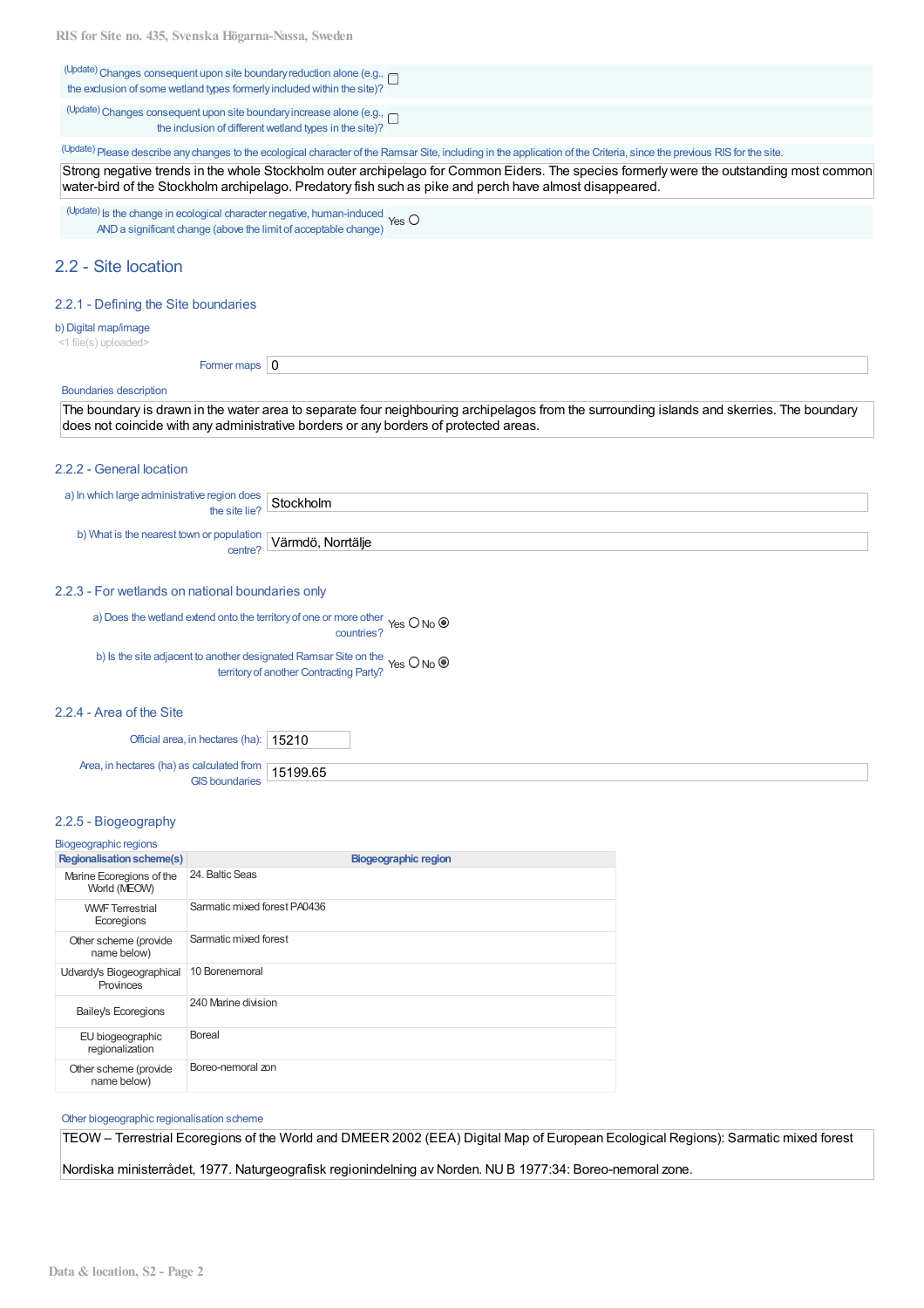## 3 - Why is the Site important?

#### 3.1 - Ramsar Criteria and their justification

#### ■ Criterion 1: Representative, rare or unique natural or near-natural wetland types

Other reasons Svenska högarna-Nassa contains a representative example of natural wetland type found within the boreal region, including the Natura 2000 wetland habitats Reefs (1170), Boreal Baltic islets and small islands (1620) and Coastal lagoons (1150, priority habitat). The area constitutes a mixture of many islands surrounded by shallow marine water, altogether of high conservation value.

#### $\boxtimes$  Criterion 2 : Rare species and threatened ecological communities

#### Criterion 3 : Biological diversity

The site is a highly representative and divers community in the outer archipelago, including mammals, birds, plants and fishes. The site supports populations of animal species important for maintain the biological diversity of the boreal region, including grey seals and a rich avian fauna during breeding and migration periods.

The site provides important staging areas and breeding sites for waterbirds such as sea ducks and auks and constitutes a refuge of great significance in adverse weather conditions.

#### Justification

The site is a representative example of a plant community in the outer archipelago. High diversity of vegetation closer to shorelines, the upper islands is very barren with few trees and bushes. Small meadows are found close to the sea in many places. The archipelago is rich in reefs and there are also numerous small, nearly isolated bays.

#### ■ Criterion 4 : Support during critical life cycle stage or in adverse conditions

#### 3.2 - Plant species whose presence relates to the international importance of the site

| Scientific name                         | Common name           | <b>Criterion 2</b>   | <b>Criterion 3</b> | <b>Criterion 4</b> | <b>IUCN</b><br>Red<br>List | <b>CITES Appendix I</b> | <b>Other status</b>         | <b>Justification</b>                               |
|-----------------------------------------|-----------------------|----------------------|--------------------|--------------------|----------------------------|-------------------------|-----------------------------|----------------------------------------------------|
| Botrychium matricariifolium<br>п.<br>v. | Chamomile grape-fern  | $\blacktriangledown$ | ☑                  |                    |                            |                         | Swedish Red List 2015 (VU). | See textbox below the table and in section<br>3.1. |
| Cardamine hirsuta<br><b>Ref</b> er      | Hairy Bitter-cress    |                      | ☑                  |                    | LC<br><b>OS</b>            | С                       |                             | See textbox below the table and in section<br>3.1. |
| Deschampsia cespitosa<br>cespitosa      |                       |                      | ☑                  |                    | LC<br><mark>이하</mark>      | С                       |                             | See textbox below the table and in section<br>3.1. |
| Silene viscosa<br>$\frac{1}{2}$ and     | White sticky catchfly |                      | ☑                  |                    | LC<br>O <sup>3</sup>       | С                       |                             | See textbox below the table and in section<br>3.1. |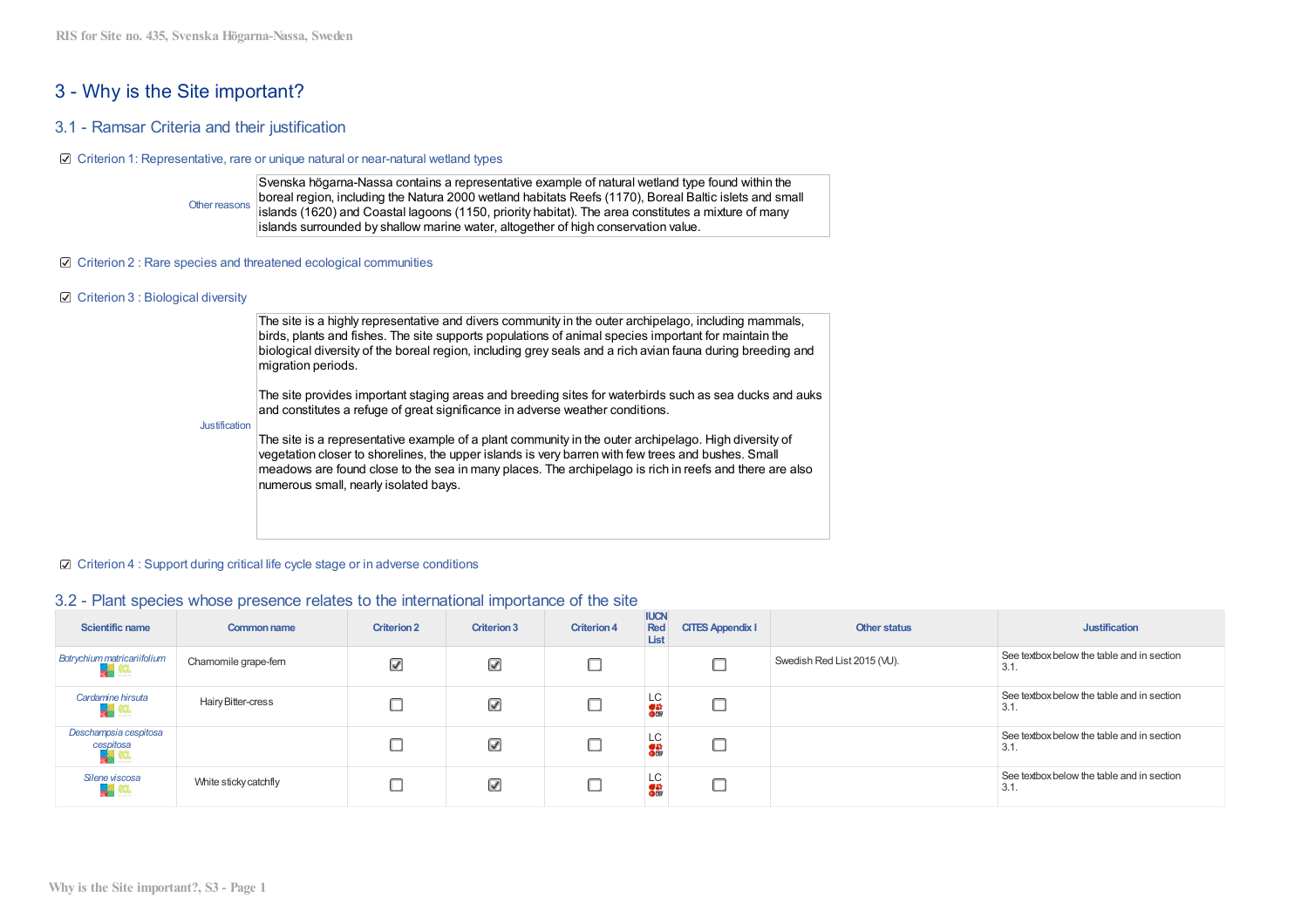Deschampsia bottnica "Deschampsia cespitosa cespitosa" - "a Baltic seashore species that is one of very few Scandinavian endemic plant species."

Silene viscosa - "steppic species that have isolated occurrences on guano fertilized rocks in outer archipelagos of norther Baltic proper. " Cardamine hirsuta - "in Scandinavia a southern species that in the north-eastern parts of its distribution is confined to rocks in the Baltic archipelagos."

Criterion 2: For all redlisted species, their status in the Swedish Red List and general information for that classification etc can be found at http://artfakta.artdatabanken.se/. Observation of species can be found at www.artportalen.se.

### 3.3 - Animal species whose presence relates to the international importance of the site

| Phylum                   | <b>Scientific name</b>                          | Common name                              | <b>Species</b><br><b>qualifies</b><br>under<br>criterion<br>2 4 6 9 3 5 7 8 |       | <b>Species</b><br>contributes<br>under<br>criterion | Pop.<br>Period of pop. Est. occurrence Red Appendix Appendix | %<br>1) | <b>IUCN</b><br>List               | <b>CITES</b> | <b>CMS</b> | <b>Other Status</b>               | <b>Justification</b>                                                                                       |
|--------------------------|-------------------------------------------------|------------------------------------------|-----------------------------------------------------------------------------|-------|-----------------------------------------------------|--------------------------------------------------------------|---------|-----------------------------------|--------------|------------|-----------------------------------|------------------------------------------------------------------------------------------------------------|
| <b>Birds</b>             |                                                 |                                          |                                                                             |       |                                                     |                                                              |         |                                   |              |            |                                   |                                                                                                            |
| CHORDATA/<br><b>AVES</b> | <b>Alca torda</b><br><mark>a</mark> d ea        | Razorbill                                | onoonoo                                                                     |       |                                                     |                                                              |         | <b>LC</b><br>88                   | С            | О          |                                   | Breeding. See text box below the table and in section 3.1.                                                 |
| CHORDATA/<br><b>AVES</b> | <b>Anas acuta</b><br>÷.<br>❷<br>61.             | Northern Pintail                         | <b>ØOOOØOOO</b>                                                             |       |                                                     |                                                              |         | <b>LC</b><br><b>SH</b>            | С            | Ò          | Swedish Red List 2015 (VU).       | See text box below the table and in section 3.1.                                                           |
| CHORDATA/<br><b>AVES</b> | Arenaria interpres<br>÷<br>$\bullet$<br>61.     | Ruddy Turnstone                          | 100000<br>ञ∈                                                                |       |                                                     |                                                              |         | W<br>$\frac{1}{2}$                | С            | О          | Swedish Red List 2015 (VU).       | See text box below the table and in section 3.1.                                                           |
| CHORDATA/<br><b>AVES</b> | Asio flammeus<br>۳                              | Short-eared Owl                          |                                                                             |       | 1000000                                             |                                                              |         | LC<br><b>SH</b>                   | С            | Ò          | EC Birds Directive Annex I.       | See text box below the table and in section 3.1.                                                           |
| CHORDATA/<br><b>AVES</b> | <b>Bubo bubo</b><br>÷                           | Eurasian Eagle-<br><b>Owl</b>            | <u> Muldinala</u>                                                           |       |                                                     |                                                              |         | W<br><b>Oä</b>                    | С            | О          | Swedish Red List 2015 (VU).       | See text box below the table and in section 3.1.                                                           |
| CHORDATA/<br><b>AVES</b> | Cepphus grylle                                  | <b>Black Guillemot</b>                   | <u> JØOOØOO</u>                                                             |       |                                                     |                                                              |         | <b>NT</b><br>os:                  | С            | С          |                                   | Breeding. See text box below the table and in section 3.1.                                                 |
| CHORDATA/<br><b>AVES</b> | Clangula hyemalis<br>黒紅の                        | Long-tailed Duck;<br>Oldsquaw            |                                                                             | 10000 |                                                     |                                                              |         | W<br><b>OS</b>                    | С            | O          |                                   | See text box below the table and in section 3.1.                                                           |
| CHORDATA/<br><b>AVES</b> | <b>Haliaeetus</b><br>albicilla<br><b>g</b> a ea | White-tailed Eagle <b>NG NG</b>          |                                                                             |       |                                                     |                                                              |         | <b>NT</b><br>$\bullet$            | ☑            | ⊽          |                                   | Many sub-adult birds. Important predator. See text box below the<br>table and in section 3.1.              |
| CHORDATA/<br><b>AVES</b> | Larus fuscus<br>黒紅の                             | Lesser Black-<br>backed Gull             | <b>JØOOØOOC</b>                                                             |       |                                                     |                                                              |         | NT<br>os<br>Olif                  | С            | О          |                                   | Breeding. See text box below the table and in section 3.1.                                                 |
| CHORDATA/<br><b>AVES</b> | Melanitta fusca<br><b>REAL</b>                  | Velvet Scoter;<br>White-winged<br>Scoter | OØ88888                                                                     |       |                                                     |                                                              |         | NT<br>os<br>Olif                  | c            | О          | Swedish Red-list 2015 (NT).       | Very important breeding site but catastrophic decline. See text<br>box below the table and in section 3.1. |
| CHORDATA/<br><b>AVES</b> | Numenius arquata<br>a en<br>$\bullet$           | Eurasian Curlew                          | 100000                                                                      |       |                                                     |                                                              |         | NT<br><b>OS</b>                   | С            | О          | Swedish Red List 2010 (NT).       | See text box below the table and in section 3.1.                                                           |
| CHORDATA/<br><b>AVES</b> | Phalacrocorax<br>carbo<br><b>Mad</b> A          | <b>Great Cormorant</b>                   |                                                                             |       | 1000000                                             |                                                              |         | <b>LC</b><br>OF                   | С            | С          |                                   | See text box below the table and in section 3.1.                                                           |
| CHORDATA/<br><b>AVES</b> | <b>Podiceps auritus</b><br><b>REAL</b> O        | <b>Horned Grebe</b>                      | 3000000                                                                     |       |                                                     |                                                              |         | W<br><b>OH</b>                    | С            | О          |                                   | Breeding. See text box below the table and in section 3.1.                                                 |
| CHORDATA<br>AVES         | Somateria<br>mollissima<br><b>HEL</b> 9         | Common Eider                             | <u>BROOROO</u>                                                              |       |                                                     |                                                              |         | <b>NT</b><br>$\overline{\bullet}$ | c            | O          |                                   | Important site for moulting males and breeding site. See text<br>box below the table and in section 3.1.   |
| CHORDATA/<br><b>AVES</b> | Sterna paradisaea<br>물이 60.<br>$\bullet$        | <b>Arctic Tern</b>                       | <b>DØOOØOO</b>                                                              |       |                                                     |                                                              |         | <b>LC</b><br>ON                   | С            | с          | <b>EC Birds Directive Annex I</b> | Common breeder. See text box below the table and in section<br>3.1.                                        |
| CHORDATA/<br><b>AVES</b> | Uria aalge                                      | Common Murre                             |                                                                             | IOØOO |                                                     |                                                              |         | <b>LC</b><br>ON                   | С            | С          |                                   | See text box below the table in section 3.1.                                                               |
|                          | <b>Fish. Mollusc and Crustacea</b>              |                                          |                                                                             |       |                                                     |                                                              |         |                                   |              |            |                                   |                                                                                                            |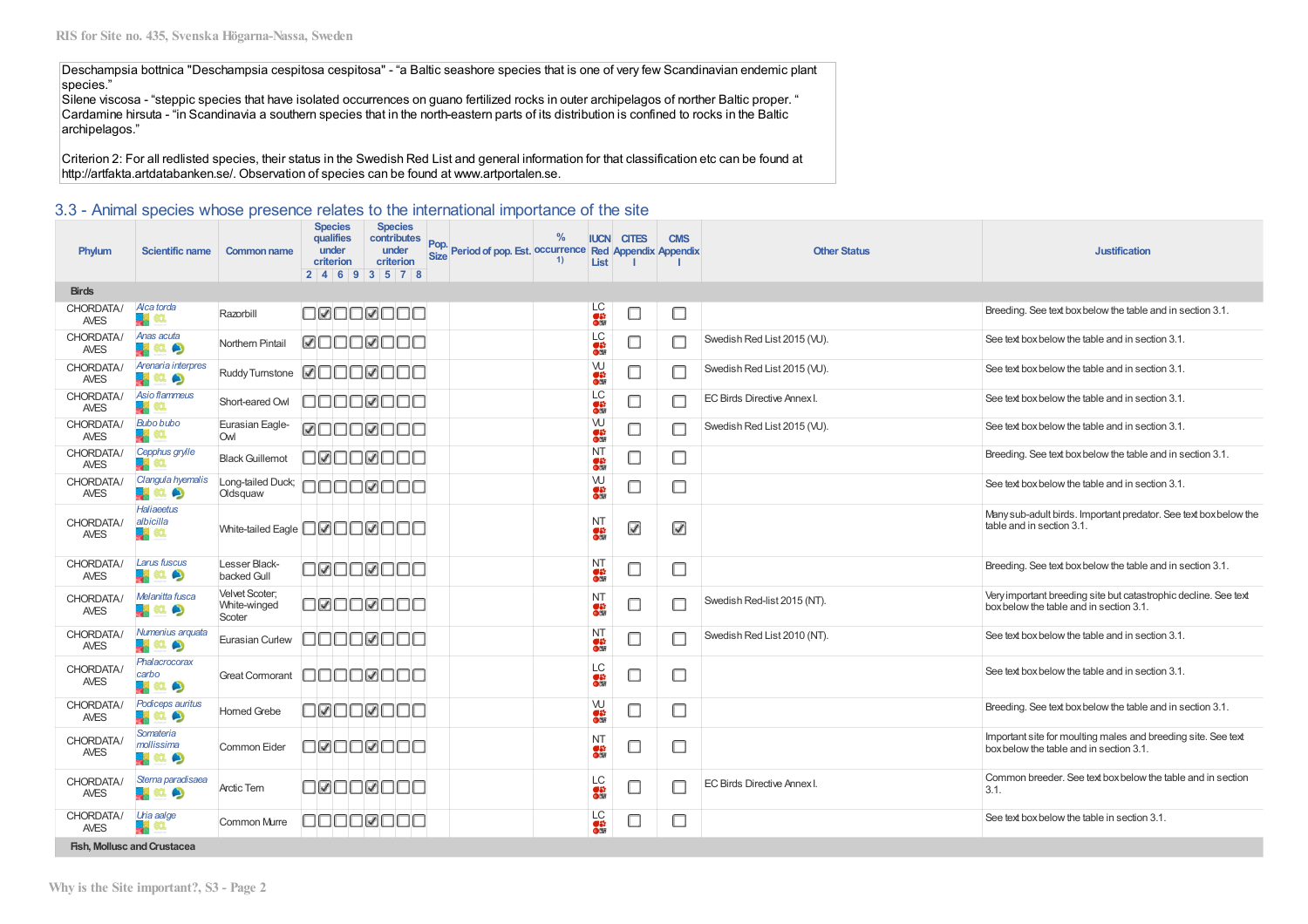| Phylum                              | Scientific name           | Common name                  | <b>Species</b><br>qualifies<br>under<br>criterion | 2 4 6 9 3 5 7 8   | <b>Species</b><br>contributes<br>under<br>criterion | Pop.<br>Period of pop. Est. Occurrence Red Appendix Appendix<br><b>Size</b> | %<br>1). | <b>IUCN</b><br>List | <b>CITES</b> | <b>CMS</b> | <b>Other Status</b>                    | <b>Justification</b>                                                       |
|-------------------------------------|---------------------------|------------------------------|---------------------------------------------------|-------------------|-----------------------------------------------------|-----------------------------------------------------------------------------|----------|---------------------|--------------|------------|----------------------------------------|----------------------------------------------------------------------------|
| CHORDATA/<br><b>ACTINOPTERYGIL</b>  | Anguilla anguilla         | European Eel                 | ा                                                 | ☑                 |                                                     |                                                                             |          | <b>CR</b><br>83     |              |            | Swedish Red List 2015 (CR).            | See text box below the table and in section 3.1.                           |
| CHORDATA/<br><b>ACTINOPTERYGILE</b> | Gadus morhua              | Cod                          | ြ∕∣<br>a ma                                       | 151               | . חרורי                                             |                                                                             |          | <b>WAS</b>          |              |            | Swedish Red List 2015 (VU).            | See text box below the table and in section 3.1.                           |
| CHORDATA/<br><b>ACTINOPTERYGIK</b>  | Zoarces viviparus         | Viviparous blenny <b>DOD</b> |                                                   | ▗▁▌ <b>▓▐▁▏</b> ▏ |                                                     |                                                                             |          |                     |              |            |                                        | See text box below the table and in section 3.1.                           |
| <b>Others</b>                       |                           |                              |                                                   |                   |                                                     |                                                                             |          |                     |              |            |                                        |                                                                            |
| CHORDATA/<br><b>MAMMALIA</b>        | Halichoerus<br>grypus     | <b>Grey Seal</b>             | 11 J                                              | 10 T              | חחר                                                 |                                                                             |          | LC<br><b>OS</b>     |              |            | <b>EC Habitats Directive Annex II.</b> | Foraging and breeding. See text box below the table and in<br>section 3.1. |
| CHORDATA/<br><b>AMPHIBIA</b>        | <b>Triturus cristatus</b> |                              |                                                   | V                 |                                                     |                                                                             |          | LC<br>$\bullet$     |              |            | <b>EC Habitats Directive Annex II.</b> | See text box below the table and in section 3.1.                           |

*1) Percentage of the total biogeographic population at the site*

Criteria 4: The bird species are either breeding at the site, stage there during migration. The site is very important for ducks that moult at the site, especially Common Eider. There are a number of auk colonies at the site. The grey seal is in the area all year both for foraging and reproduction.

All bird data based upon the inventory: Sveriges Ornitologiska Förening, 2009. Kustfågelsbeståndets utveckling i Stockholms läns skärgård.

Criterion 2: For all Red-listed species, the Swedish red-list status and general information for that classification etc can be found at http://artfakta.artdatabanken.se/.

Fishspecies data in the action plan: Fiskeriverket, 2007. Åtgärdsprogram för marina fiskar och skaldjur.

We do not have the population sizes, neither for the site, nor for a suitable ecological region.

#### 3.4 - Ecological communities whose presence relates to the international importance of the site

| Name of ecological community                 | <b>Community qualifies under</b><br>Criterion 2? | <b>Description</b>                                                                                                                                                                                                                                                           | <b>Justification</b>                                                                                                               |
|----------------------------------------------|--------------------------------------------------|------------------------------------------------------------------------------------------------------------------------------------------------------------------------------------------------------------------------------------------------------------------------------|------------------------------------------------------------------------------------------------------------------------------------|
| 1150. Coastal lagoons                        | ☑                                                | Expanses of shallow brackish water, wholly<br>or partially separated from the sea. Salinity<br>may vary depending on rainfall and<br>evaporation and through the addition of<br>brackish seawater from storms, temporary<br>flooding of the sea in winter or tidal exchange. | EC Habitats Directive Annex II. The<br>conservation status was unfavourable in the<br>Swedish part of the EU Boreal region (2013). |
| 1170. Reefs                                  | ⊽                                                | Reefs are hard compact substrata on solid<br>and soft bottoms, which arise from the sea<br>floor in the sublittoral and littoral zone. Reefs<br>may support a zonation of benthic<br>communities of algae and animal species as<br>well as concretions.                      | EC Habitats Directive Annex II. The<br>conservation status was unfavourable in the<br>Swedish part of the EU Boreal region (2013). |
| 1620. Boreal Baltic islets and small islands | ☑                                                | Groups of skerries, islets or single small<br>islands. The vegetation is influenced by the<br>brackish water and the on-going land<br>upheaval. The vegetation is usually very<br>sparse and consists often of mosaic-like<br>pioneer vegetation communities.                | EC Habitats Directive Annex II. The<br>conservation status was unfavourable in the<br>Swedish part of the EU Boreal region (2013). |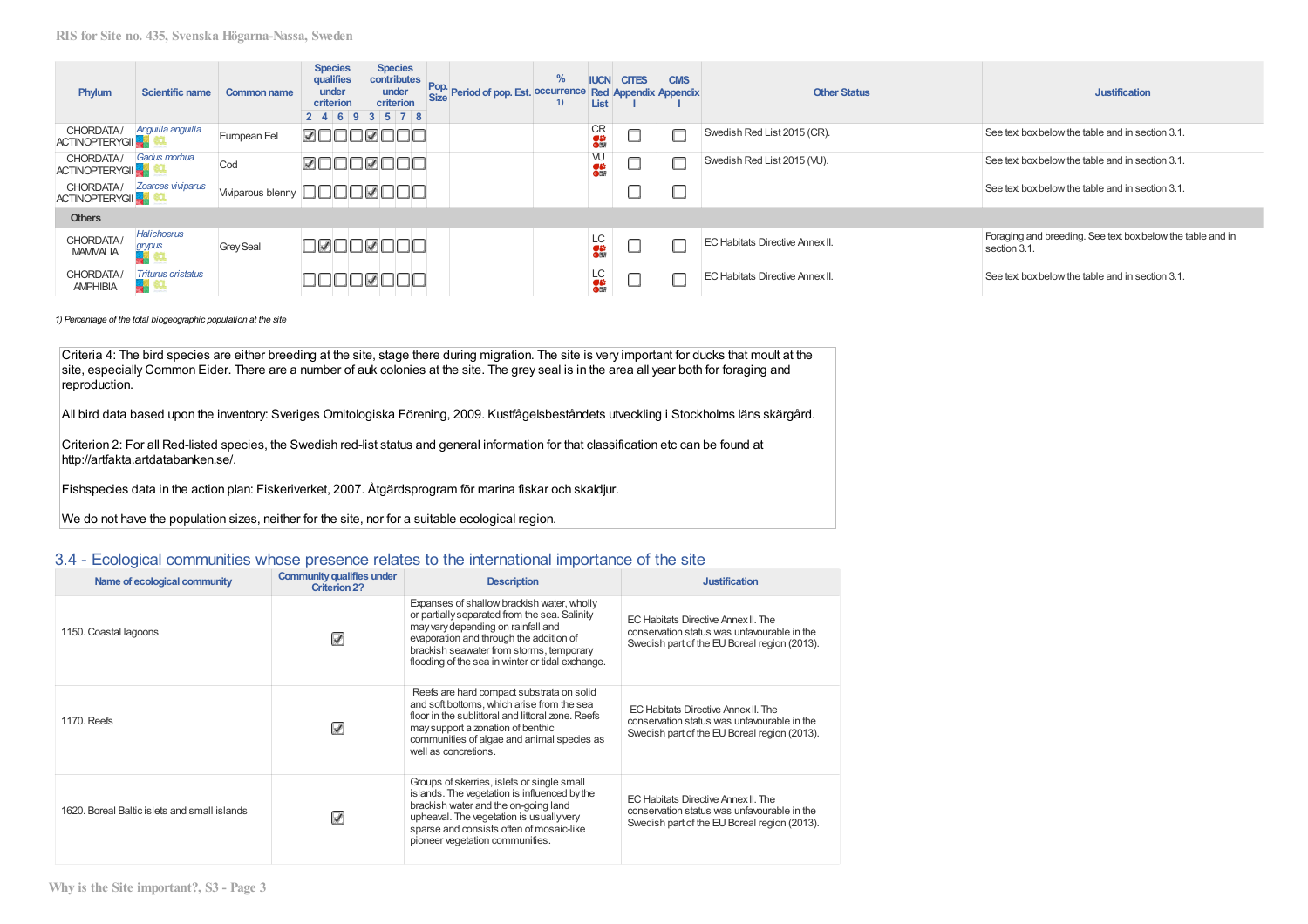**RIS for Site no. 435, Svenska Högarna-Nassa, Sweden**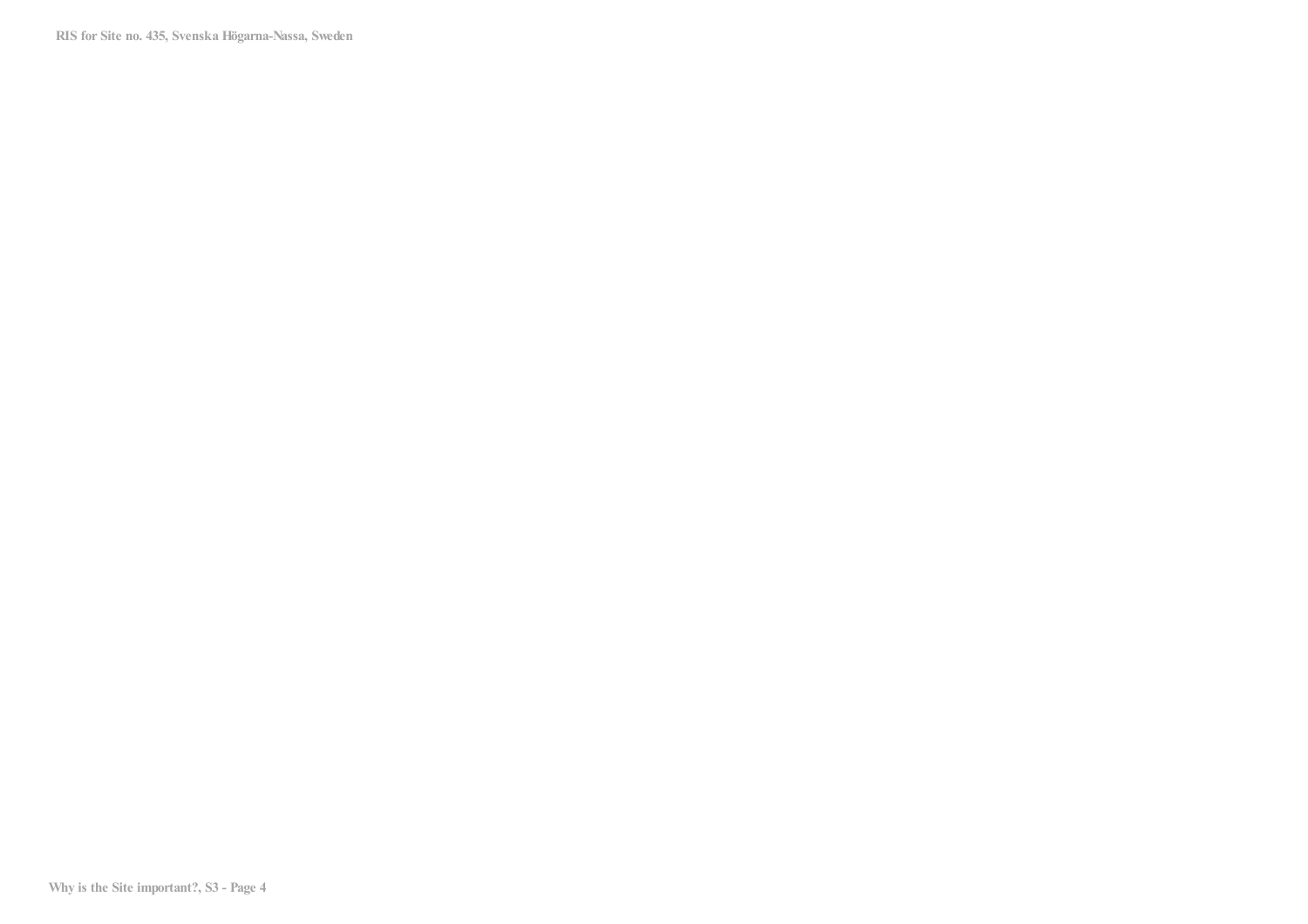## 4 - What is the Site like? (Ecological character description)

#### 4.1 - Ecological character

The site is a part of the outermost archipelago outside of Stockholm and includes four groups of islands. Stora Nassa archipelago consists of 400 closely spaced, sparsely vegetated rocky islands and islets, separated by narrow channels. Lilla Nassa archipelago includes islands which are small, often devoid of vegetation, and more dispersed. Gillöga archipelago is composed of low, flat islands separated by shallow water. Svenska Högarna archipelago consists of low, flat islands partly covered with heath vegetation.

For the site's land area in general bare bedrock is dominating and the environment is barren with few trees and bushes. Close to the sea there are scattered small wet grasslands. The archipelago is rich in stony reefs. There are also numerous small, nearly isolated bays. There are some small peatlands on the larger islands. In the nineteenth century the islands were barren without wooden vegetation. This probably had multiple causes including natural succession after land rise held back by human impacts. During the last hundred years those impacts has ceased. Low laying parts of the islands, including much of the peatlands, has been overgrown with woodland. In this natural succession much of the open mires will probably turn into wet groves.

The avian fauna is rich, with more than 50 breeding species, and the site is very important to some migrating and breeding waterbirds and auks. Water vegetation consists mostly of Bladderwrack in shallow parts (0-6 m) and deeper down red algae dominates. The archipelagos in the area are among the most species-rich algal communities in this part of the Baltic sea. Studies have shown that there´s been both fresh and salt water species of fish in the area. In the outer parts of the East Coast archipelagos, however, populations of predatory fish such as pike and perch have almost disappeared. The reason is probably large-scale changes such as eutrophication, overfishing and a disordered hypertrophy levels in the ecosystem. For the marine fauna should also be mentioned grey seal. The seal is highly attracted to the sites many low and flat islands.

#### 4.2 - What wetland type(s) are in the site?

#### Marine or coastal wetlands **Wetlandtypes (code and name) Local name Rankingof extent (1:greatest - 4:least) Area (ha)**

| name)                                                         | Local name | <b>Ranking of extent (1: greatest - 4: least)</b> | of wetland type | <b>JUSTIFICATION OF Criterion 1</b> |
|---------------------------------------------------------------|------------|---------------------------------------------------|-----------------|-------------------------------------|
| A: Permanent shallow<br>marine waters                         |            |                                                   |                 | Representative                      |
| B: Marine subtidal aquatic<br>beds<br>(Underwater vegetation) |            |                                                   |                 | Representative                      |
| D: Rocky marine shores                                        |            |                                                   |                 | Representative                      |
| H: Intertidal marshes                                         |            |                                                   |                 |                                     |
| J: Coastal brackish / saline<br>lagoons                       |            |                                                   |                 | Representative                      |

**Justificationof Criterion1**

#### Inland wetlands

| Wetland types (code and<br>name)                                                             | <b>Local name</b> | Ranking of extent (1: greatest - 4: least) | Area (ha)<br>of wetland type | <b>Justification of Criterion 1</b> |
|----------------------------------------------------------------------------------------------|-------------------|--------------------------------------------|------------------------------|-------------------------------------|
| Fresh water > Lakes and<br>pools >> Tp: Permanent<br>freshwater marshes/<br>pools            |                   |                                            |                              |                                     |
| Fresh water > Marshes on<br>peat soils<br>>> U: Permanent Non-<br>forested peatlands         |                   |                                            |                              |                                     |
| Fresh water > Marshes on<br>inorganic<br>soils >> Xf: Freshwater.<br>tree-dominated wetlands |                   |                                            |                              |                                     |

#### Other non-wetland habitat

| Other non-wetland habitats within the site                     | Area (ha) if known |
|----------------------------------------------------------------|--------------------|
| Parts of islets and small island that is not part of the shore | 500                |
|                                                                |                    |

(ECD) Habitat connectivity **Unknown** 

#### 4.3 - Biological components

4.3.1 - Plant species

Other noteworthy plant species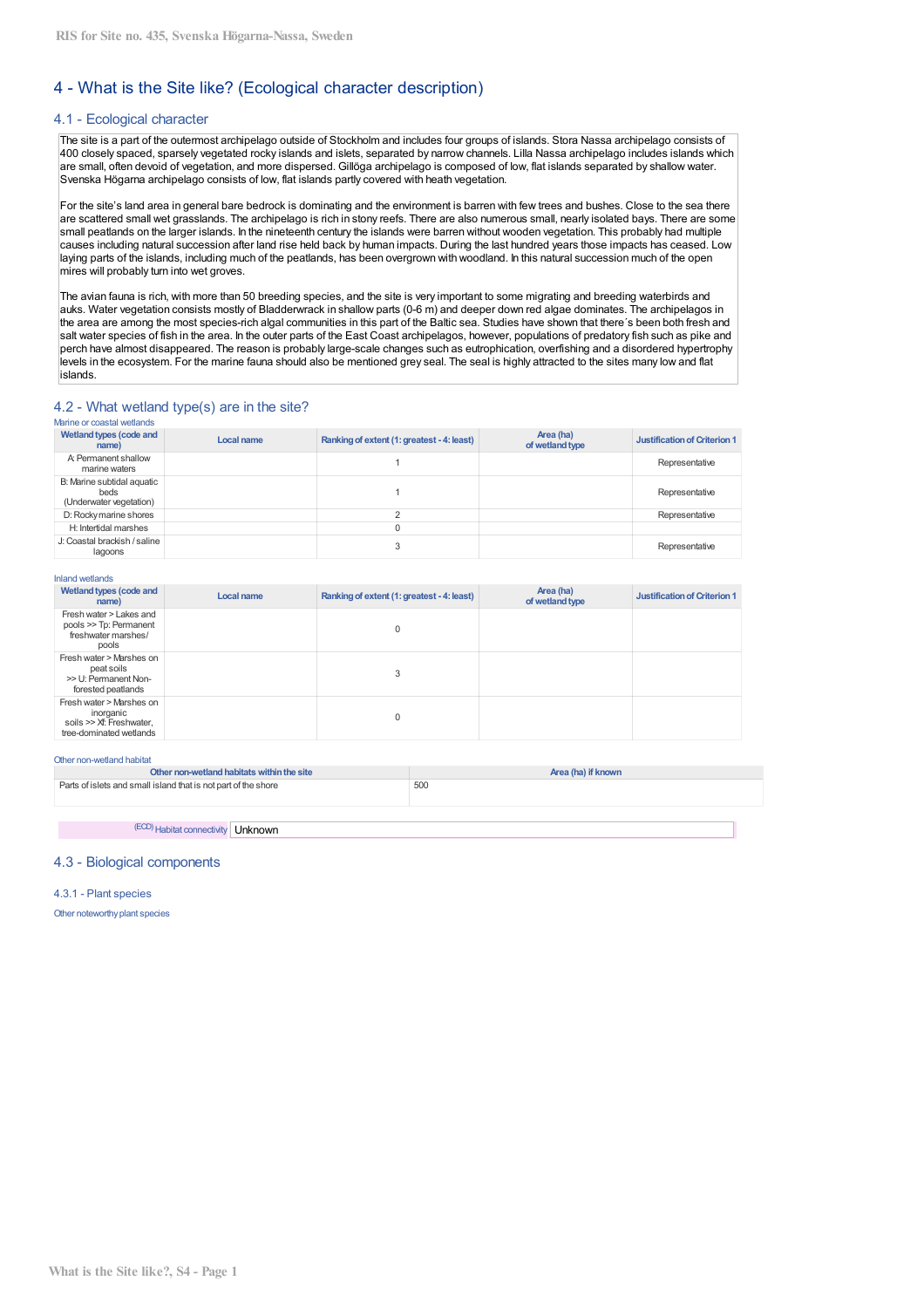| <b>Scientific name</b>      | Common name | Position in range / endemism / other |
|-----------------------------|-------------|--------------------------------------|
| Alnus glutinosa             |             |                                      |
| <b>Betula pubescens</b>     |             |                                      |
| Calluna vulgaris            |             |                                      |
| Carex nigra                 |             |                                      |
| Ceratophyllum submersum     |             |                                      |
| Cornus suecica              |             |                                      |
| Dryopteris carthusiana      |             |                                      |
| <b>Dryopteris filix-mas</b> |             |                                      |
| Empetrum nigrum             |             |                                      |
| Eriophorum vaginatum        |             |                                      |
| Filipendula ulmaria         |             |                                      |
| Juniperus communis          |             |                                      |
| Phalaris arundinacea        |             |                                      |
| <b>Ribes alpinum</b>        |             |                                      |
| Rubus idaeus                |             |                                      |
| Sagina maritima             |             |                                      |
| Sphagnum capillifolium      |             |                                      |
| Utricularia australis       |             |                                      |
| Vaccinium myrtillus         |             |                                      |
| Vaccinium uliginosum        |             |                                      |
| Vaccinium vitis-idaea       |             |                                      |

#### 4.3.2 - Animal species

#### Other noteworthyanimal species

| Phylum                   | <b>Scientific name</b> | <b>Common name</b>                                 | Pop. size | Period of pop. est. | %occurrence | Position in range<br>/endemism/other |
|--------------------------|------------------------|----------------------------------------------------|-----------|---------------------|-------------|--------------------------------------|
| <b>CHORDATA/AVES</b>     | Anas platyrhynchos     | Mallard                                            |           |                     |             |                                      |
| <b>CHORDATA/AVES</b>     | Larus canus            | Mew Gull                                           |           |                     |             |                                      |
| CHORDATA/ACTINOPTERYGII  | Clupea harengus        |                                                    |           |                     |             |                                      |
| CHORDATA/ACTINOPTERYGII  | Gasterosteus aculeatus |                                                    |           |                     |             |                                      |
| <b>MOLLUSCA/BIVALVIA</b> | Mytilus edulis         | Edible blue<br>mussel;common<br>mussel;blue mussel |           |                     |             |                                      |
| <b>CHORDATA/AMPHIBIA</b> | <b>Bufo bufo</b>       | European Toad                                      |           |                     |             |                                      |
| <b>CHORDATA/REPTILIA</b> | Vipera berus           |                                                    |           |                     |             |                                      |

## 4.4 - Physical components

#### 4.4.1 - Climate

| <b>Climatic region</b>                             | <b>Subregion</b>                                                            |
|----------------------------------------------------|-----------------------------------------------------------------------------|
| D: Moist Mid-Latitude<br>climate with cold winters | Dfd: Subarctic (Severe, very<br>cold winter, no dry season,<br>cool summer) |

#### 4.4.2 - Geomorphic setting



Baltic sea

#### 4.4.3 - Soil

| Mneral $\boxtimes$ |                                                                                                                                   |
|--------------------|-----------------------------------------------------------------------------------------------------------------------------------|
|                    | (Update) Changes at RIS update No change O Increase O Decrease O Unknown O                                                        |
| Organic M          |                                                                                                                                   |
|                    | $\omega_{\text{1}}$ <sup>(Update)</sup> Changes at RIS update No change $\odot$ Increase $\odot$ Decrease $\odot$ Unknown $\odot$ |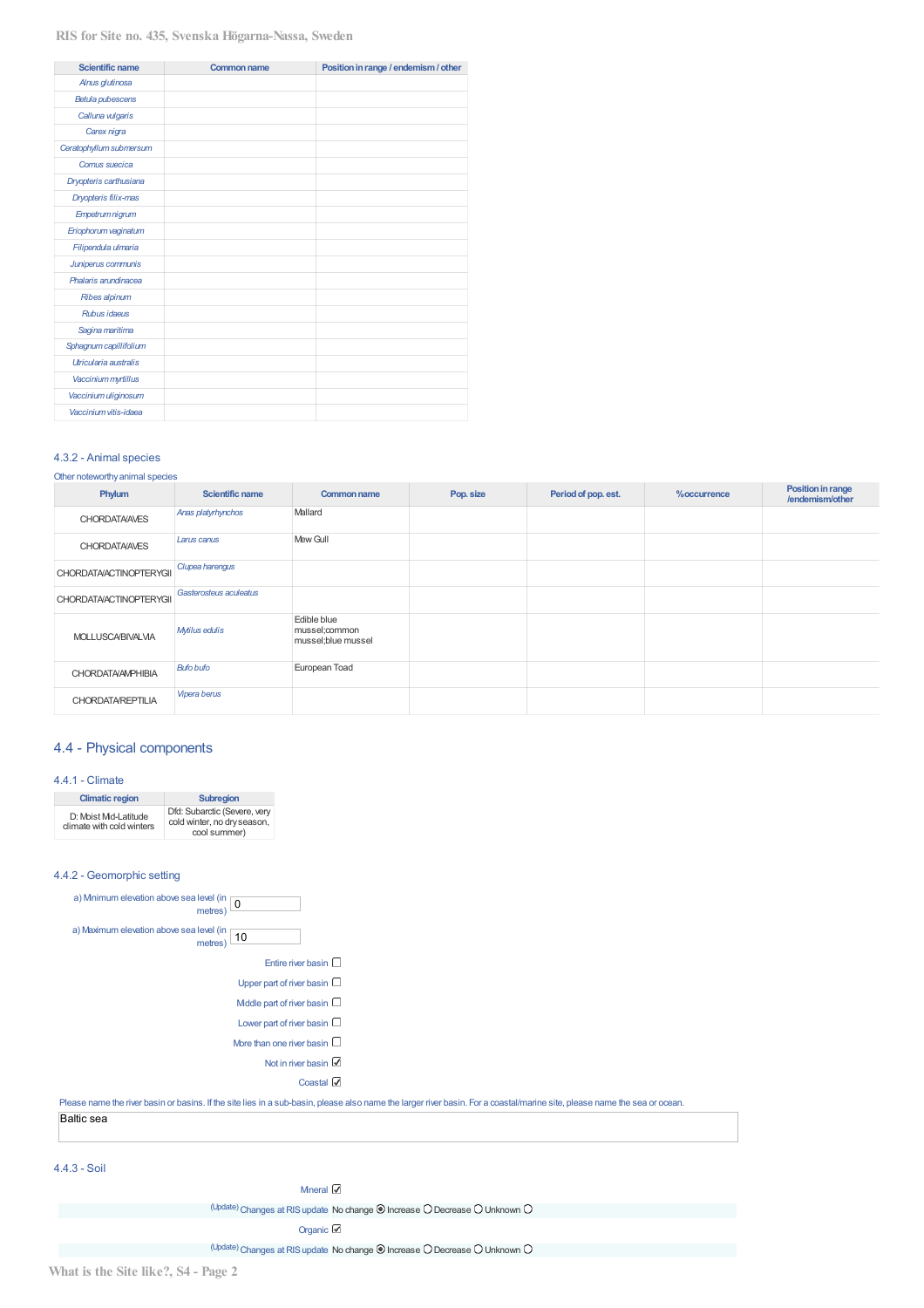#### No available information  $\square$

Are soil types subject to change as a result of changing hydrological<br>conditions (e.g., increased salinity or acidification)?

#### Please provide further information on the soil (optional)

Most of the land area consists of is bare bedrock. There are a few places with a soil layer. Peat forming areas have a very small distribution. The sea-bottom is mainly hard bottoms with fine sediments in depressions and the deeper parts.

#### 4.4.4 - Water regime

| Water permanence        |                              |
|-------------------------|------------------------------|
| Presence?               | <b>Changes at RIS update</b> |
| Usually permanent water |                              |
| present                 |                              |

| Source of water that maintains character of the site                         |  |           |  |
|------------------------------------------------------------------------------|--|-----------|--|
| <b>Predominant water source</b><br><b>Changes at RIS update</b><br>Presence? |  |           |  |
| Marine water                                                                 |  | No change |  |

Water destination<br>**Presence? Presence? Changes at RISupdate** Marine No change

Stability of water regime

| Presence?                   | <b>Changes at RIS update</b> |  |
|-----------------------------|------------------------------|--|
| Water levels largely stable | No change                    |  |

#### Please add any comments on the water regime and its determinants (if relevant). Use this box to explain sites with complex hydrology.

Water levels can change slightly depending on current weather (high or low pressure).

| (ECD) Connectivity of surface waters and of Unknown |  |
|-----------------------------------------------------|--|
| (ECD) Stratification and mixing regime Unknown      |  |

#### 4.4.5 - Sediment regime

Sediment regime unknown  $\square$ 

| (ECD) Water turbidity and colour Unknown |                                                                   |
|------------------------------------------|-------------------------------------------------------------------|
|                                          |                                                                   |
| (ECD) Light - reaching wetland   Unknown |                                                                   |
|                                          |                                                                   |
|                                          | (ECD) Water temperature 0-23 degrees Celsius in the surface water |

4.4.6 - Water pH

#### Alkaline (pH>7.4)

(Update) Changes at RIS update No change @ Increase O Decrease O Unknown O

Unknown  $\square$ 

Please provide further information on pH(optional):

Research shows that the Baltic Sea has become about 30% more acidic the last hundred and fifty years.

4.4.7 - Water salinity

#### Mixohaline (brackish)/Mixosaline (0.5-30 g/l)

 $U_{\text{N}}(U_{\text{N}})$  (Update) Changes at RIS update No change  $\textcircled{\blacksquare}$  Increase  $\textcircled{\blacksquare}$  Decrease  $\textcircled{\blacksquare}$  Unknown  $\textcircled{\blacksquare}$ 

#### Unknown  $\square$

(ECD) Dissolved gases in water

**Unknown** 

#### 4.4.8 - Dissolved or suspended nutrients in water

Mesotrophic 2

 $($ Update) Changes at RIS update No change  $\textcircled{\blacksquare}$  Increase  $\textcircled{\blacksquare}$  Decrease  $\textcircled{\blacksquare}$  Unknown  $\textcircled{\blacksquare}$ 

Unknown  $\square$ 

(ECD) Dissolved organic carbon Unknown

(ECD) Redox potential of water and<br>sediments Unknown

(ECD) Water conductivity Unknown

#### 4.4.9 - Features of the surrounding area which may affect the Site

Please describe whether, and if so how, the landscape and ecological

characteristics in the area surrounding the Ramsar Site differ from the  $\,$ i) broadly $\,$ similar  $\rm O$  ii) significantly $\,$ different  $\,$ site itself:

Surrounding area has greater urbanisation or development  $\Box$ 

Surrounding area has higher human population density  $\square$ 

Surrounding area has more intensive agricultural use  $\Box$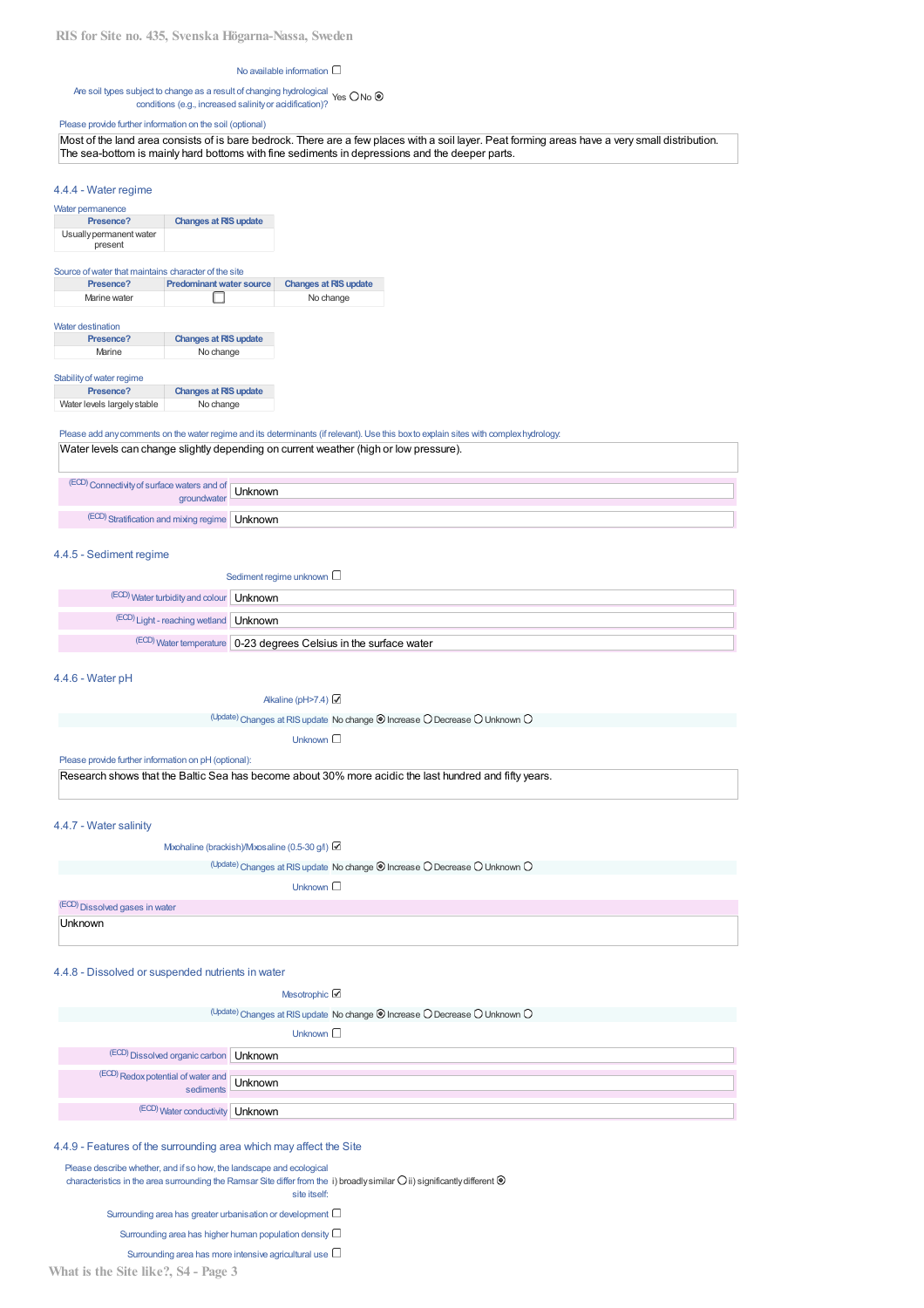#### Surrounding area has significantly different land cover or habitat types  $\Box$

#### Please describe other ways in which the surrounding area is different:

The area closest to the site is only water areas. Further away to the NW-W-SW there are water areas with small archipelagos, and still further on the Swedish mainland. The closer to the mainland the larger impact. To the NE-SE-SW there is open sea for more than 100 km.

#### 4.5 - Ecosystem services

#### 4.5.1 - Ecosystem services/benefits

Cultural Services

| <b>Ecosystem service</b>   | <b>Examples</b>                                                                                   | Importance/Extent/Significance |  |  |
|----------------------------|---------------------------------------------------------------------------------------------------|--------------------------------|--|--|
| Recreation and tourism     | Recreational hunting and<br>fishina                                                               | Medium                         |  |  |
| Recreation and tourism     | Picnics, outings, touring                                                                         | Medium                         |  |  |
| Recreation and tourism     | Nature observation and<br>nature-based tourism                                                    | Medium                         |  |  |
| Scientific and educational | Important knowledge<br>systems, importance for<br>research (scientific<br>reference area or site) | Medium                         |  |  |
| Scientific and educational | Major scientific study site                                                                       | Medium                         |  |  |

#### Supporting Services

| <b>Ecosystem service</b> | <b>Examples</b>                                                                                                                                                           | Importance/Extent/Significance |
|--------------------------|---------------------------------------------------------------------------------------------------------------------------------------------------------------------------|--------------------------------|
| Biodiversity             | Supports a variety of all life<br>forms including plants,<br>animals and<br>microorganizms, the genes<br>they contain, and the<br>ecosystems of which they<br>form a part | High                           |

Within the site: 100s Outside the site: 10000s

Have studies or assessments been made of the economic valuation of **Yes O No ® Unknown C**<br>ecosystem services provided by this Ramsar Site?

#### 4.5.2 - Social and cultural values

i) the site provides a model of wetland wise use, demonstrating the application of traditional knowledge and methods of management and  $\boxtimes$ use that maintain the ecological character of the wetland

Description if applicable

This site is also known as BSPA (Baltic Sea Protection Area) Stora Nassa- Svenska Högarna and in the area a project of collaboration started in 2010. The project has resulted in a marine collaboration plan with concerned municipalities, property owners, organizations and other interested parties. The collaboration plan contains descriptions of the conservation values of the area and factors that can influence the values and actions to reduce this impact. For further information see 5.2.2 Legal conservation status.

ii) the site has exceptional cultural traditions or records of former  $\Box$ civilizations that have influenced the ecological character of the wetland

iii) the ecological character of the wetland depends on its interaction  $\Box$ with local communities or indigenous peoples

iv) relevant non-material values such as sacred sites are present and their existence is strongly linked with the maintenance of the ecological  $\Box$ 

character of the wetland

#### 4.6 - Ecological processes

| (ECD) Primary production   Unknown                                                                                    |         |
|-----------------------------------------------------------------------------------------------------------------------|---------|
| (ECD) Nutrient cycling   Unknown                                                                                      |         |
| (ECD) Carbon cycling   Unknown                                                                                        |         |
| (ECD) Animal reproductive productivity   Unknown                                                                      |         |
| (ECD) Vegetational productivity, pollination,<br>regeneration processes, succession, role of Unknown<br>fire, etc.    |         |
| (ECD) Notable species interactions, including<br>grazing, predation, competition, diseases   Unknown<br>and pathogens |         |
| (ECD) Notable aspects concerning animal<br>and plant dispersal                                                        | Unknown |
| (ECD) Notable aspects concerning migration   Unknown                                                                  |         |
| (ECD) Pressures and trends concerning any<br>of the above, and/or concerning ecosystem   Unknown<br>integrity         |         |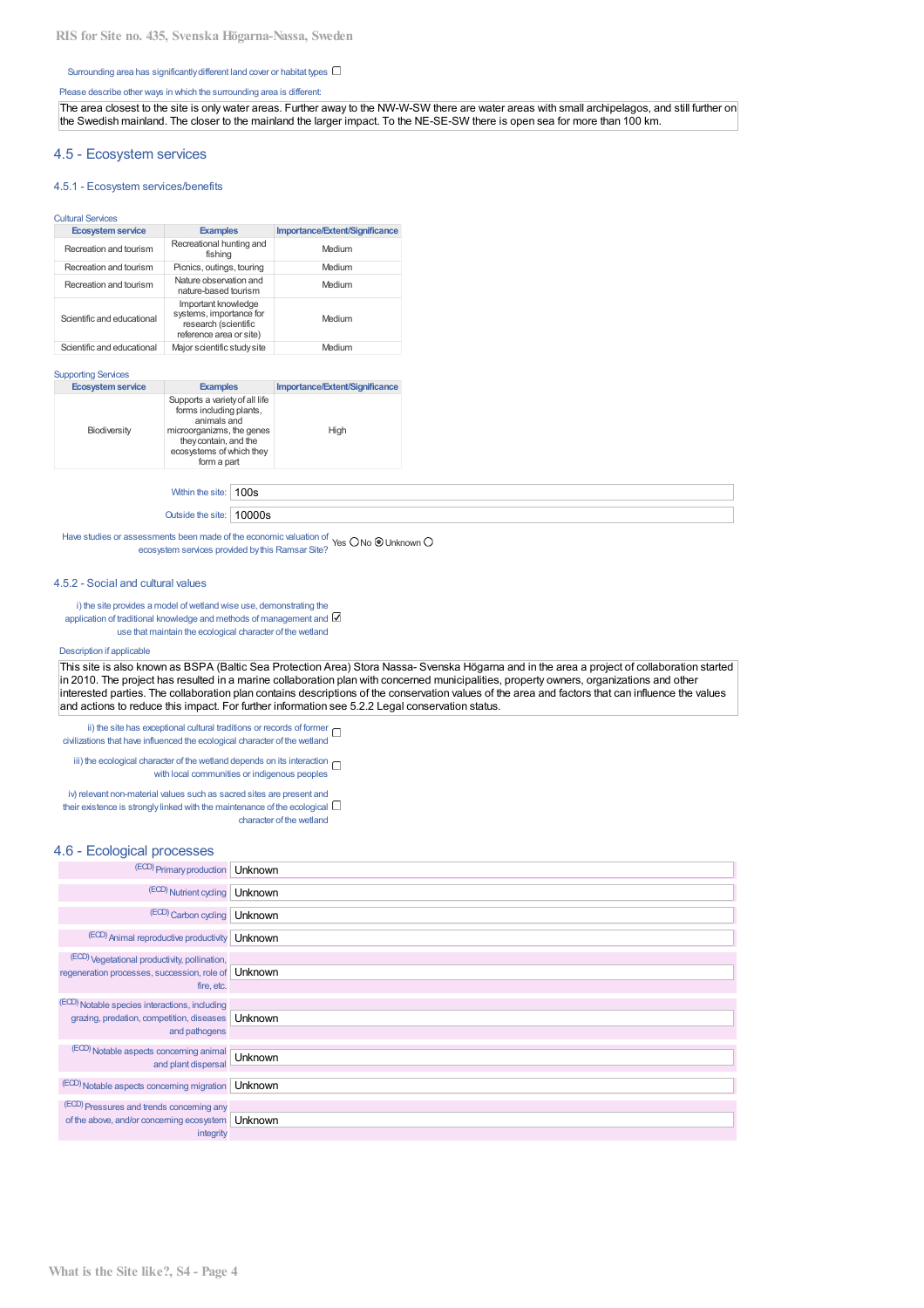## 5 - How is the Site managed? (Conservation and management)

## 5.1 - Land tenure and responsibilities (Managers)

#### 5.1.1 - Land tenure/ownership

| Public ownership               |                               |                         |
|--------------------------------|-------------------------------|-------------------------|
| Category                       | <b>Within the Ramsar Site</b> | In the surrounding area |
| National/Federal<br>government |                               |                         |

#### Private ownership

| Category                                      | <b>Within the Ramsar Site</b> | In the surrounding area |
|-----------------------------------------------|-------------------------------|-------------------------|
| Other types of<br>private/individual owner(s) |                               |                         |

#### Provide further information on the land tenure / ownership regime (optional):

The site is predominantly privately owned. The state owns 2 668 ha, which is a Nature Reserve, in the archipelago of Svenska Högarna.

#### 5.1.2 - Management authority

| Please list the local office / offices of any   Länsstyrelsen Stockholms län<br>agency or organization responsible for |                                                  |
|------------------------------------------------------------------------------------------------------------------------|--------------------------------------------------|
| managing the site:                                                                                                     |                                                  |
| Provide the name and title of the person or<br>people with responsibility for the wetland:                             | Kontaktperson Ramsarområden (naturvård)          |
| Postal address: Box 22067                                                                                              | Länsstyrelsen Stockholms län<br>104 22 Stockholm |
| E-mail address:                                                                                                        | stockholm@lansstyrelsen.se                       |

## 5.2 - Ecological character threats and responses (Management)

### 5.2.1 - Factors (actual or likely) adversely affecting the Site's ecological character

#### Human settlements (non agricultural)

| <b>Factors adversely</b><br>affecting site | <b>Actual threat</b> | <b>Potential threat</b> | Within the site | <b>Changes</b> | <b>In the surrounding area</b> | <b>Changes</b> |
|--------------------------------------------|----------------------|-------------------------|-----------------|----------------|--------------------------------|----------------|
| Tourism and recreation<br>areas            | Medium impact        | High impact             |                 | increase       |                                | increase       |

#### Water regulation

| <b>Factors adversely</b><br>affecting site | <b>Actual threat</b> | <b>Potential threat</b> | Within the site | <b>Changes</b> | In the surrounding area | <b>Changes</b> |
|--------------------------------------------|----------------------|-------------------------|-----------------|----------------|-------------------------|----------------|
| Dredging                                   | Low impact           | High impact             |                 | No change      |                         | increase       |

#### Energyproduction and mining

| <b>Factors adversely</b><br>affecting site | <b>Actual threat</b> | <b>Potential threat</b> | Within the site | <b>Changes</b> | In the surrounding area | <b>Changes</b> |
|--------------------------------------------|----------------------|-------------------------|-----------------|----------------|-------------------------|----------------|
| Renewable energy                           | Low impact           | High impact             |                 | increase       |                         | increase       |
| Oil and gas drilling                       | Low impact           | High impact             |                 | unknown        |                         | increase       |

#### Transportation and service corridors

| <b>Factors adversely</b><br>affecting site | <b>Actual threat</b> | <b>Potential threat</b> | Within the site | <b>Changes</b> | In the surrounding area | <b>Changes</b> |
|--------------------------------------------|----------------------|-------------------------|-----------------|----------------|-------------------------|----------------|
| Shipping lanes                             | Medium impact        | High impact             |                 | increase       | ⊻                       | increase       |

| Biological resource use |
|-------------------------|
|-------------------------|

| <b>Factors adversely</b><br>affecting site  | <b>Actual threat</b> | <b>Potential threat</b> | Within the site | <b>Changes</b> | In the surrounding area | <b>Changes</b> |
|---------------------------------------------|----------------------|-------------------------|-----------------|----------------|-------------------------|----------------|
| Fishing and harvesting<br>aquatic resources | Low impact           | High impact             |                 | unknown        |                         | unknown        |

#### Human intrusions and disturbance

| <b>Factors adversely</b><br>affecting site | <b>Actual threat</b> | <b>Potential threat</b> | Within the site | <b>Changes</b> | $\parallel$ In the surrounding area | <b>Changes</b> |
|--------------------------------------------|----------------------|-------------------------|-----------------|----------------|-------------------------------------|----------------|
| Recreational and<br>tourism activities     | Low impact           | High impact             |                 | increase       | ☑                                   | increase       |

Natural system modifications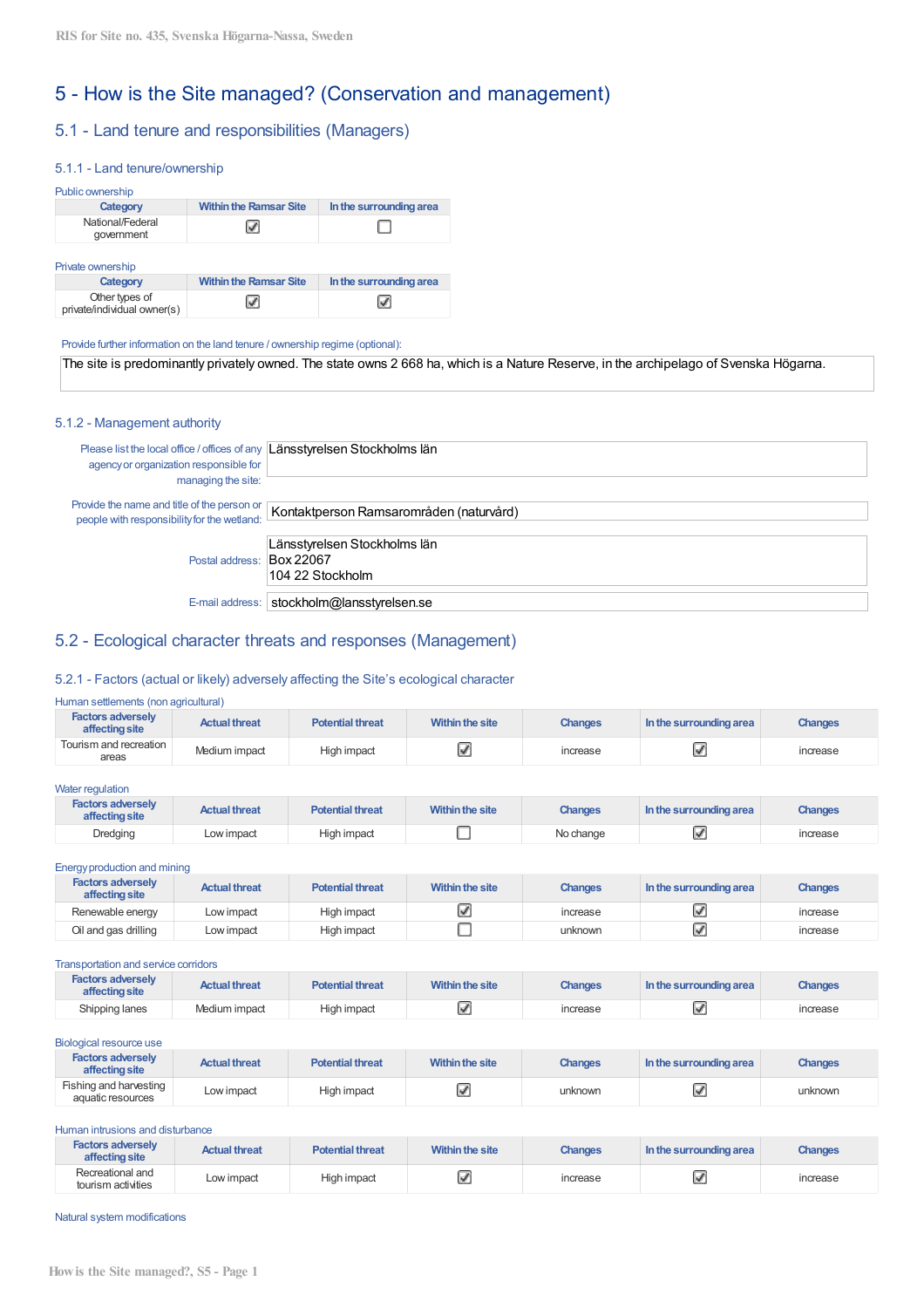| <b>Factors adverselv</b><br>affecting site | <b>Actual threat</b> | <b>Potential threat</b> | Within the site | <b>Changes</b> | In the surrounding area | <b>Changes</b> |
|--------------------------------------------|----------------------|-------------------------|-----------------|----------------|-------------------------|----------------|
| Unspecified/others                         |                      |                         |                 |                |                         |                |

#### Invasive and other problematic species and genes

| <b>Factors adversely</b><br>affecting site | <b>Actual threat</b> | <b>Potential threat</b> | Within the site | <b>Changes</b> | In the surrounding area | <b>Changes</b> |
|--------------------------------------------|----------------------|-------------------------|-----------------|----------------|-------------------------|----------------|
| Invasive non-native/<br>alien species      | Low impact           | High impact             |                 | unknown        |                         | increase       |

| <b>Pollution</b>                           |                      |                         |                 |                |                         |                |
|--------------------------------------------|----------------------|-------------------------|-----------------|----------------|-------------------------|----------------|
| <b>Factors adversely</b><br>affecting site | <b>Actual threat</b> | <b>Potential threat</b> | Within the site | <b>Changes</b> | In the surrounding area | <b>Changes</b> |
| Industrial and military<br>effluents       | Low impact           | High impact             |                 | unknown        | ☑                       | unknown        |
| Unspecified                                | Low impact           | Medium impact           |                 | unknown        | ☑                       | unknown        |

#### Climate change and severe weather

| <b>Factors adversely</b><br>affecting site | <b>Actual threat</b> | <b>Potential threat</b> | Within the site | <b>Changes</b> | In the surrounding area | <b>Changes</b> |
|--------------------------------------------|----------------------|-------------------------|-----------------|----------------|-------------------------|----------------|
| Unspecified                                | Medium impact        | High impact             |                 | unknown        |                         | unknown        |
| Habitat shifting and<br>alteration         | Low impact           | High impact             |                 | unknown        |                         | unknown        |

#### Please describe anyother threats (optional):

Natural system modifications: Predators like fox, mink and badger may disturb seabird colonies and pose a serious threat. A disordered hypertrophy levels in the aquatic ecosystem.

Pollution: Eutrophication of the Baltic Sea.

Climate change and severe weather: The climate change vision for the region is rising sea levels. Even small changes in sea level will threat breeding success and habitats for birds and seal, and ultimately the ecological function of the area.

#### 5.2.2 - Legal conservation status

| Regional (international) legal designations |                                                    |                                                                                                                  |                          |  |  |
|---------------------------------------------|----------------------------------------------------|------------------------------------------------------------------------------------------------------------------|--------------------------|--|--|
| <b>Designation type</b>                     | Name of area                                       | Online information url                                                                                           | Overlap with Ramsar Site |  |  |
| EU Natura 2000                              | See two sites under<br>national legal designations |                                                                                                                  | partly                   |  |  |
| Other international designation             | <b>BSPA Stora Nassa-</b><br>Svenska Högarna        | http://www.lansstyrelsen.se/stoc<br>kholm/SiteCollectionDocuments/Sv<br>/publikationer/2010/rapport-2010 -23.pdf | whole                    |  |  |

#### National legal designations

| <b>Designation type</b>                                | Name of area                        | <b>Online information url</b>                                                                                                                | <b>Overlap with Ramsar Site</b> |
|--------------------------------------------------------|-------------------------------------|----------------------------------------------------------------------------------------------------------------------------------------------|---------------------------------|
| EU Natura 2000 (1)                                     | SE0110092 Stora Nassa               | http://www.lansstyrelsen.se/stoc<br>kholm/SiteCollectionDocuments/Sv<br>/djur-och-natur/skyddad-natur/na<br>tura2000/Stora Nassa.pdf         | partly                          |
| EU Natura 2000 (2)                                     | SE0110096 Svenska<br>Högarna        | http://www.lansstyrelsen.se/stoc<br>kholm/SiteCollectionDocuments/Sv<br>/djur-och-natur/skyddad-natur/na<br>tura2000/Svenska Hogarna.pdf     | partly                          |
| Nature reserve (1)                                     | Stora Nassa NR                      | http://www.lansstyrelsen.se/stoc<br>kholm/Sv/djur-och-natur/skyddad-<br>natur/naturreservat/varmdo/Stora -<br>Nassa/Pages/default.aspx       | partly                          |
| Nature reserve (2)                                     | Svenska Högarna NR                  | http://www.lansstyrelsen.se/stoc<br>kholm/Sv/djur-och-natur/skyddad-<br>natur/naturreservat/norrtalje/Svenska-<br>Hogarna/Pages/default.aspx | partly                          |
| site of national importance for nature<br>conservation | Stockholms skärgård; Yttre<br>delen |                                                                                                                                              | whole                           |

| Non-statutory designations |                                |                                                     |                          |
|----------------------------|--------------------------------|-----------------------------------------------------|--------------------------|
| <b>Designation type</b>    | Name of area                   | Online information url                              | Overlap with Ramsar Site |
| Important Bird Area        | Outer Stockholm<br>archipelago | http://datazone.birdlife.org/sit<br>e/factsheet/867 |                          |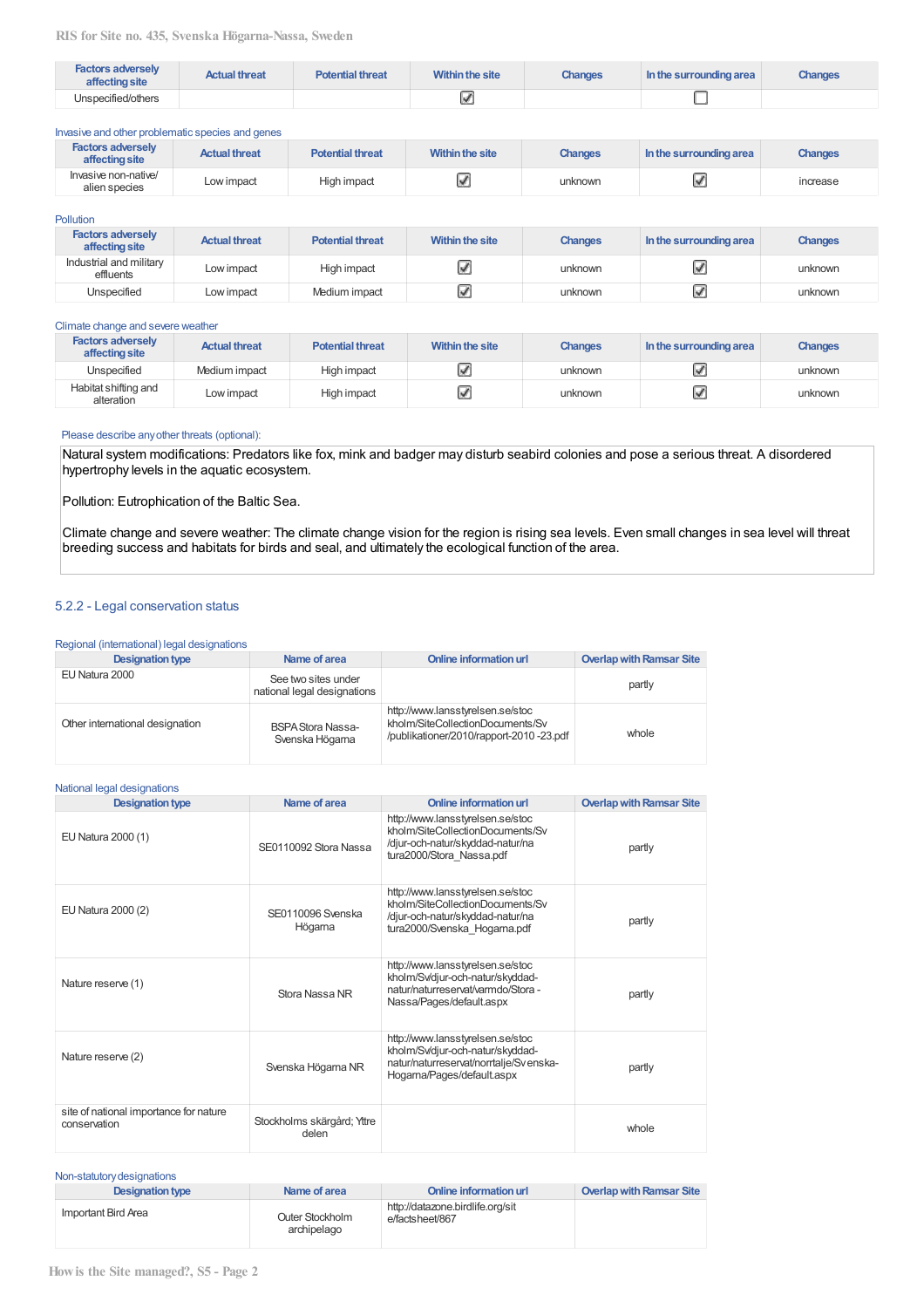#### 5.2.3 - IUCN protected areas categories (2008)

 $Ia$  Strict Nature Reserve  $\Box$ 

- Ib Wilderness Area: protected area managed mainly for wilderness protection
	- II National Park: protected area managed mainly for ecosystem protection and recreation
- III Natural Monument: protected area managed mainly for conservation  $\square$ of specific natural features
- IV Habitat/Species Management Area: protected area managed mainly for conservation through management intervention
- VProtected Landscape/Seascape: protected area managed mainly for  $\Box$ landscape/seascape conservation and recreation
- VI Managed Resource Protected Area: protected area managed mainly for the sustainable use of natural ecosystems

#### 5.2.4 - Key conservation measures

#### Legal protection

| Partially implemented |
|-----------------------|
|                       |

#### Habitat

| <b>Measures</b>                 | <b>Status</b> |
|---------------------------------|---------------|
| Improvement of water<br>quality | Proposed      |

#### Species

| <b>Measures</b>         | <b>Status</b>         |
|-------------------------|-----------------------|
| Threatened/rare species | Partially implemented |
| management programmes   |                       |

#### **Human Activities**

| <b>Measures</b>                                     | <b>Status</b>         |
|-----------------------------------------------------|-----------------------|
| Regulation/management of<br>recreational activities | Partially implemented |

#### **Other**

There are plans to extend the protected area Svenska högarna and to improve the protection for the subaquatic habitats. Right now there are inventories of sea birds and the marine life taking place, among other things the data will be used for the process of improving the protection of the site.

#### 5.2.5 - Management planning

Is there a site-specific management plan for the site? Yes

Has a management effectiveness assessment been undertaken for the Yes  $\overline{O}$  No ( site?

If the site is a formal transboundarysite as indicated in section Data and location > Site location, are there shared management planning Yes  $\mathsf O$  No  $\mathsf C$ processes with another Contracting Party?

Please indicate if a Ramsar centre, other educational or visitor facility, or an educational or visitor programme is associated with the site:

There are information signs about protected areas and bird sanctuaries and information about the site is also included in brochures.

URL of site-related webpage (if relevant): See 5.2.2 URL nature reserves

#### 5.2.6 - Planning for restoration

Is there a site-specific restoration plan? No need identified

#### 5.2.7 - Monitoring implemented or proposed

| <b>Monitoring</b> | <b>Status</b> |
|-------------------|---------------|
|                   | Implemented   |